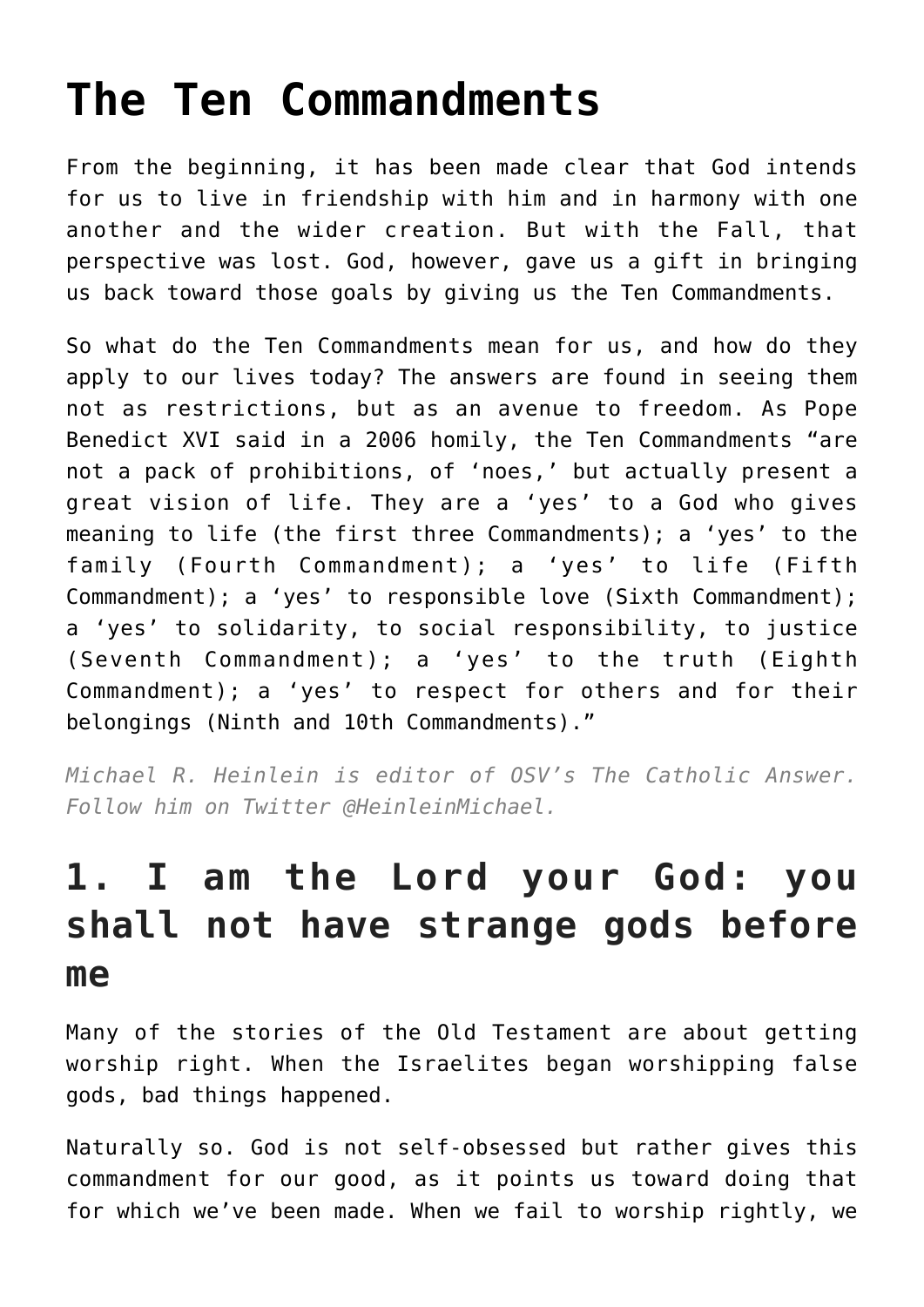fail to live according to our purpose. The Old Testament shows us that right worship makes life right.

#### **Contemplation**

– Do we worship God always and everywhere? – Do we avoid the temptation to satisfy our heart's deepest longings with the things that can't? – Can we grow in faith, hope and charity as a means to worship God rightly and offer him lives of sacrifice and thanksgiving?

So, God is directing us to see that right praise of God is written into humanity's nature, because we are made in God's image. Try as we might, there is no avoiding this. Through sin, our vision has been stymied, and we are led astray to worship all sorts of things, following the path of Adam.

And our worship is directly linked to our behavior: "So be perfect, just as your heavenly Father is perfect" (Mt 5:48).

When we worship rightly, we live lives of sacrifice. "Offer your bodies as a living sacrifice, holy and pleasing to God, your spiritual worship" (Rom 12:1). We do this by adhering to the model of Jesus Christ, the perfect man who teaches us to see all as gift from God and give it back in thanksgiving. "In all circumstances give thanks" (1 Thes 5:18).

The theological virtues  $-$  faith, hope and charity  $-$  focus us on ways to best live this commandment. Faith clarifies our duty to believe in and bear witness to God. It helps us overcome doubt. We lack faith when we are incredulous or move toward heresy and schism.

Hope is a confidence in divine providence, which leads to avoiding despair and presumption of God's power and mercy.

The practice of charity emboldens the Christian to respond to God's love and is the antidote to indifference and lukewarmness or even hatred of God.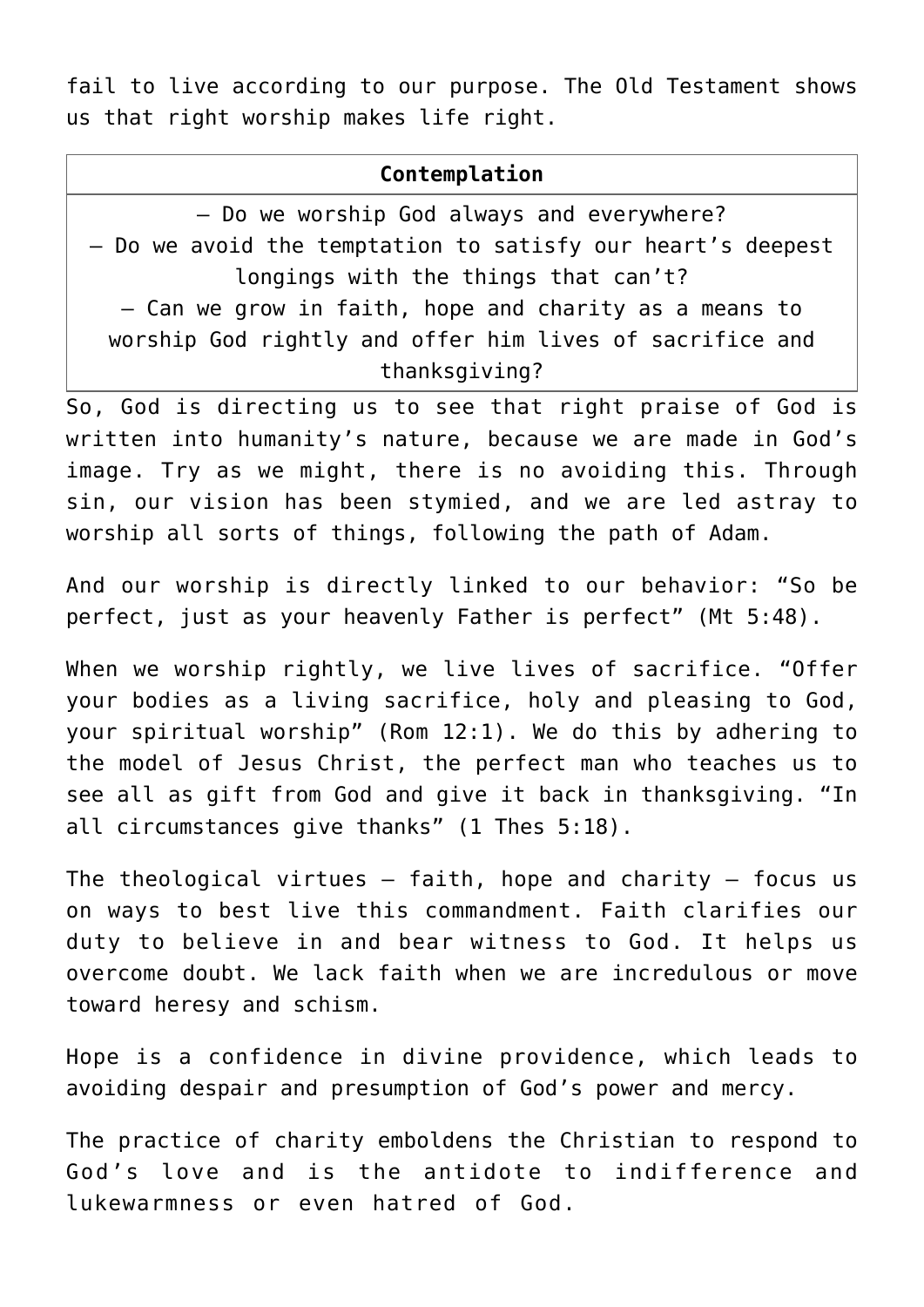The theological virtues help us avoid the ancient Israelites' pitfalls, including tempting God, sacrileges, superstition, idolatry, magic, atheism and agnosticism.

#### **2. You shall not take the name of the Lord your God in vain**

In trust and friendship, God revealed his name to Moses at the burning bush. In the time of Moses, passing on your name was a means of handing over your identity. So, then, when God gives us his name, he gives us his identity  $-$  I AM WHO AM  $-$  God reveals himself as the eternally present source of all that is.

God alone is worthy of all worship, and his name must be respected. We are privileged to call upon God and must not squander that gift and call upon him irresponsibly.

there are a variety of very direct ways of abusing God's holy name. Blasphemy is any inward or outward speech against God. We can hatefully speak of God when we find his will doesn't bend toward our own. We can also swear oaths where we invoke his name as a means to lend credibility to our empty words.

Second, we can misuse his name. This can be uttering it out of context like cursing. Or it can be calling upon God in a way that shows him to be less than who he is. Do we only call upon God when we want something from him, as if a divine Santa Claus? Or do we call upon God first and foremost in praise,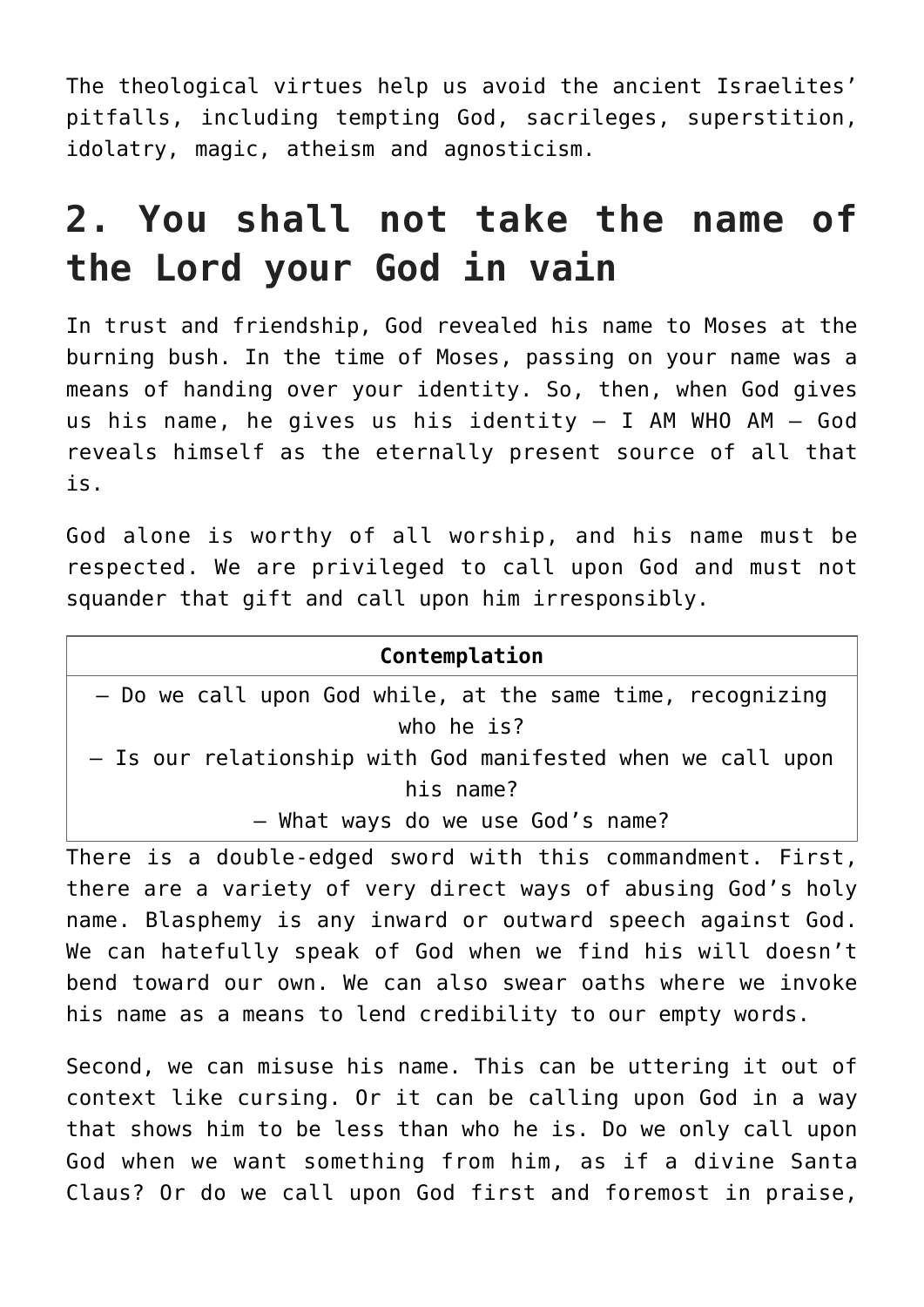adoration, thanksgiving and worship?

The names each of us receives at baptism are received for eternity and given to us to mark our status as an adopted child of God. Made in God's image, we are each called by name (see Is 43:1). "Everyone's name is sacred. … It demands respect as a sign of the dignity of the one who bears it" (Catechism of the Catholic Church, No. 2158).

### **3. Remember to keep holy the Lord's Day**

The Lord's Sabbath day of rest finds its origins in the first creation narrative in Genesis. It gains significance when, at the time of the Exodus, God instructs that the Sabbath is a weekly reminder of his goodness — particularly in liberating Israel from Egyptian bondage.

Living in a world marred by sin as we do, the Sabbath is supposed to be a day when we put aside the laboriousness of work and the false worship to which we fall prey. It is an opportunity for an even more conscious effort to restore our lives, as much as possible, to the state of Eden.

| Contemplation                                                |
|--------------------------------------------------------------|
| - Do we recognize Sunday as a reminder of God's work in      |
| salvation history?                                           |
| - Do we actively preserve time to honor the Sabbath for      |
| ourselves and our family?                                    |
| - Where possible do we allow others to worship and find rest |
| and leisure as God intends?                                  |
| Jesus adds another layer of meaning to the Sabbath when he   |

states, "The Sabbath was made for man, not man for the Sabbath" (Mk 2:27). He redefines the understanding of the Sabbath as a day on which he performed miracles, indicating how the Law must lead toward love. The Sabbath is replaced by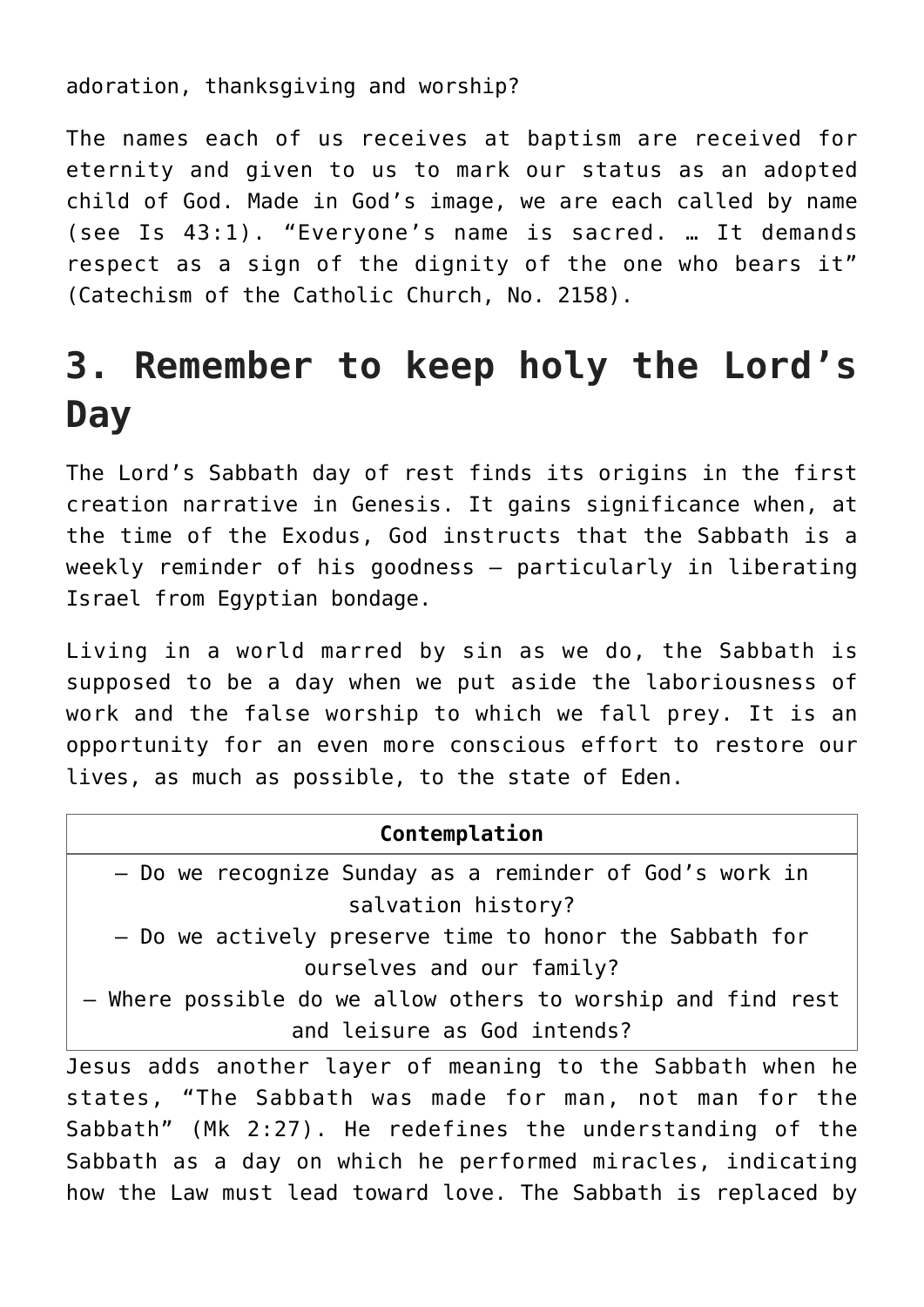Christians with Sunday  $-$  the Lord's day  $-$  the day of Christ's resurrection. It is on this day that Christians respond to the "commandment inscribed by nature in the human heart to render to God an outward, visible, public, and regular worship 'as a sign of his universal beneficence to all'" (CCC, No. 2176).

How do we practice this? We attend Mass on Sundays and the other days set aside by the Church as days of obligation. We find concrete ways to rest from the labor of work as much as possible. God gives us Sunday for us to "enjoy sufficient rest and leisure to cultivate (our) familial, cultural, social, and religious lives" (Gaudium et Spes, No. 67).

We must remember to do our part and avoid making demands that would keep others from this observance.

#### **4. Honor your father and your mother**

There is no mother or father without children. And there are no children without mother and father. Mother, father and children are terms that describe individuals according to their relationship with others, which exist in the family. While the first three commandments are centered on the relationship of God and man, the final six commandments are centered on man's relationship with himself and the wider creation.

| Contemplation                                                 |
|---------------------------------------------------------------|
| - In our families, do we see ourselves as part of an          |
| unbreakable communion of persons?                             |
| - Are our families a place of worship, sacrifice and love?    |
| - Do I fulfill the roles and responsibilities proper to me in |
| my family?                                                    |
| The fomily is the building block of sivilization "the         |

The family is the building block of civilization, "the original cell of social life" (CCC, No. 2207). The origins of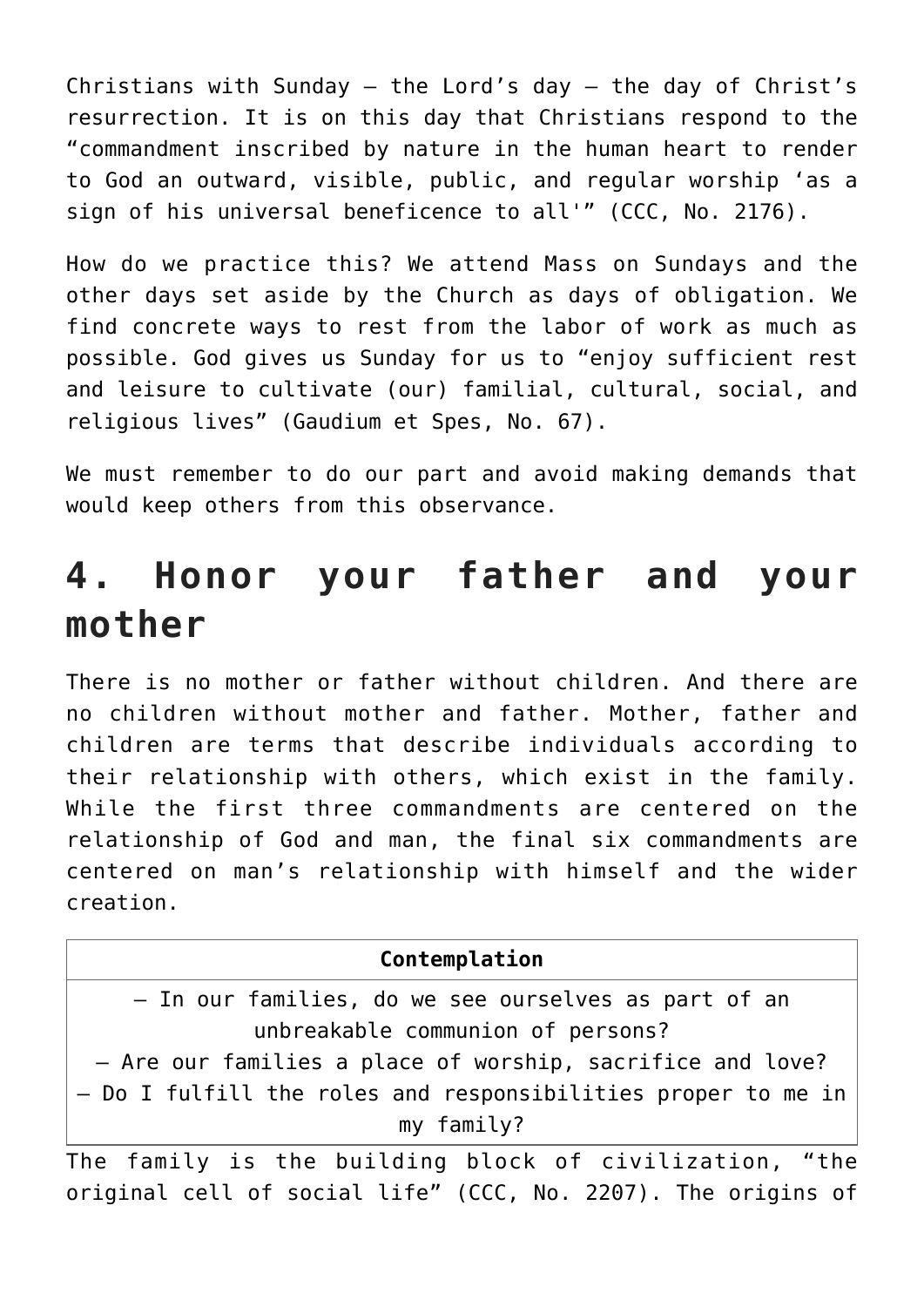the family are inscribed in nature, as there is only one way that children come about naturally. The relationships of families mirror the relationship of the Blessed Trinity: "The Christian family is a communion of persons, a sign and image of the communion of the Father and the Son in the Holy Spirit" (CCC, No. 2205). The family is the "domestic church."

Each person of the family has certain obligations and duties. Children are expected to cultivate respect and honor for their parents, manifested primarily through obedience. This goes also for those in whose care parents have placed their children, such as teachers.

Parents are expected not to abuse the obedience expected of their children. One of their primary duties is to provide for their children's education, bearing witness to virtue above all else. Education in the Faith and participation in the life of the Church takes place from the earliest years. Parents' primary task is to form disciples and individuals who "contribute greatly to the good of the human family" (CCC, No. 2231). Attached to this is the expectation that children are formed as faithful citizens: "to work with civil authority for building up society in a spirit of truth, justice, solidarity and freedom" (CCC, No. 2255).

While the expectation of obedience ceases with adulthood, respect does not. The circle of life shows that just as children are dependent on their parents at the beginning of their life, parents become dependent on their children at the end of theirs. Children respect their parents by supporting them materially or morally as they advance in years and care for them in sickness and loneliness.

#### **5. You shall not kill**

The fact that humanity is made in God's image sets us apart from the rest of his creation.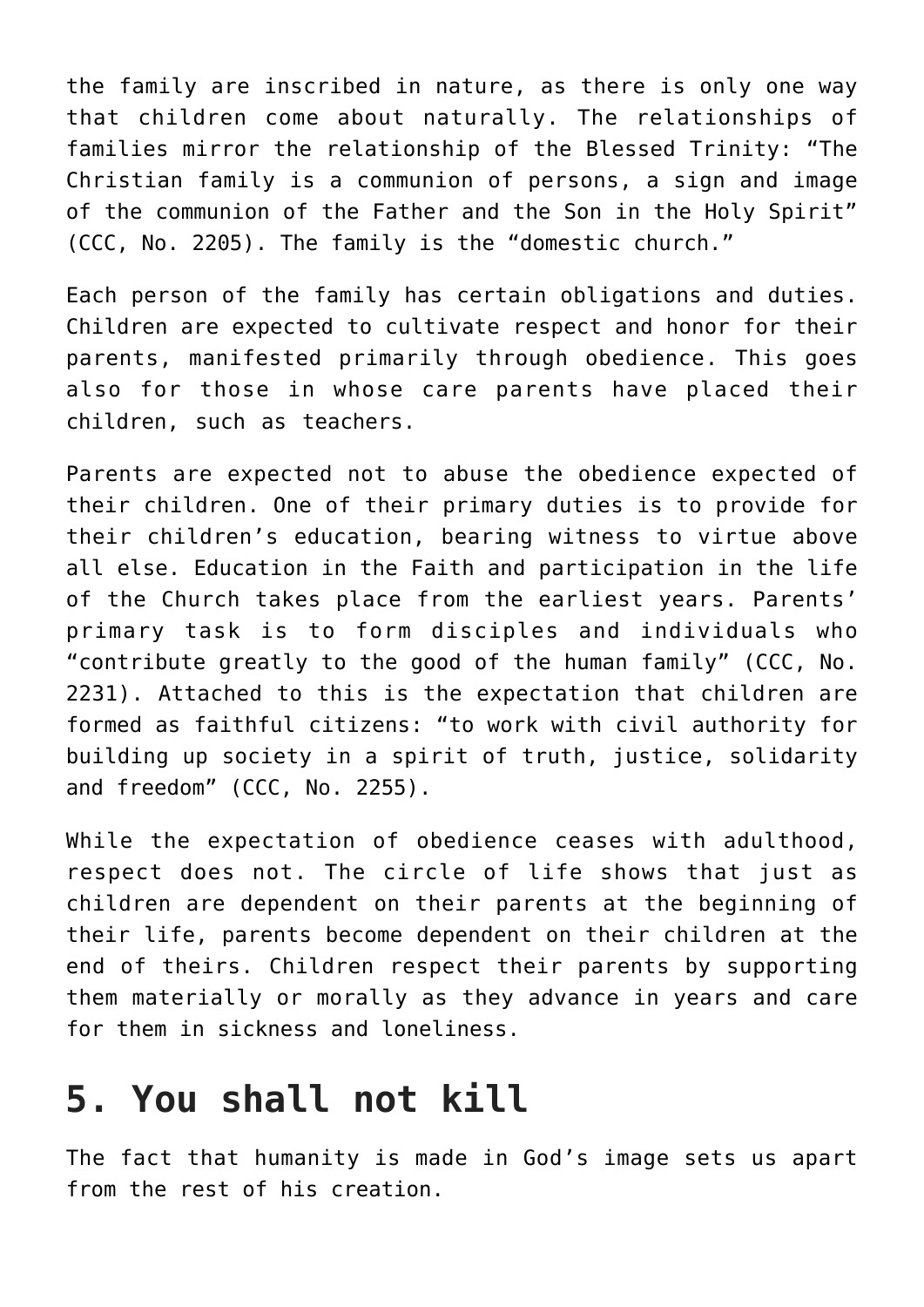Because of this we are bound to recognize this truth about all our brothers and sisters. That is why God instructs against taking another's life, which is called murder. This prohibition is first given after the flood.

| Contemplation                                              |
|------------------------------------------------------------|
| - Do I support and defend the Church's teaching on issues  |
| like abortion, euthanasia, etc.?                           |
| - Do I avoid leading others into spiritual death?          |
| - Do I respect the gifts God has given us by using them    |
| appropriately and moderately and avoiding those that cause |
| only harm?                                                 |

A careful distinction must be made: Death is not murder when it is qualified as legitimate defense. For this reason, the Church will, in some instances, allow the death penalty if there is no other way to protect society from an individual.

Abortion, euthanasia and suicide are direct murderous acts that violate this commandment. We can remove ourselves from the freedom this commandment intends by participation in these, either directly or indirectly.

Also, we should avoid modeling behavior that kills spiritually.

Additionally, we must promote health of the body to sustain the sacredness of life — practicing temperance and avoiding all the kinds of excess that does damage to ourselves or others.

Finally, our respect for life calls us to safeguard human dignity with respect for the dead. Christians have a sacred duty to attend to the dying, prepare them spiritually for death and ensure their bodies are buried respectfully.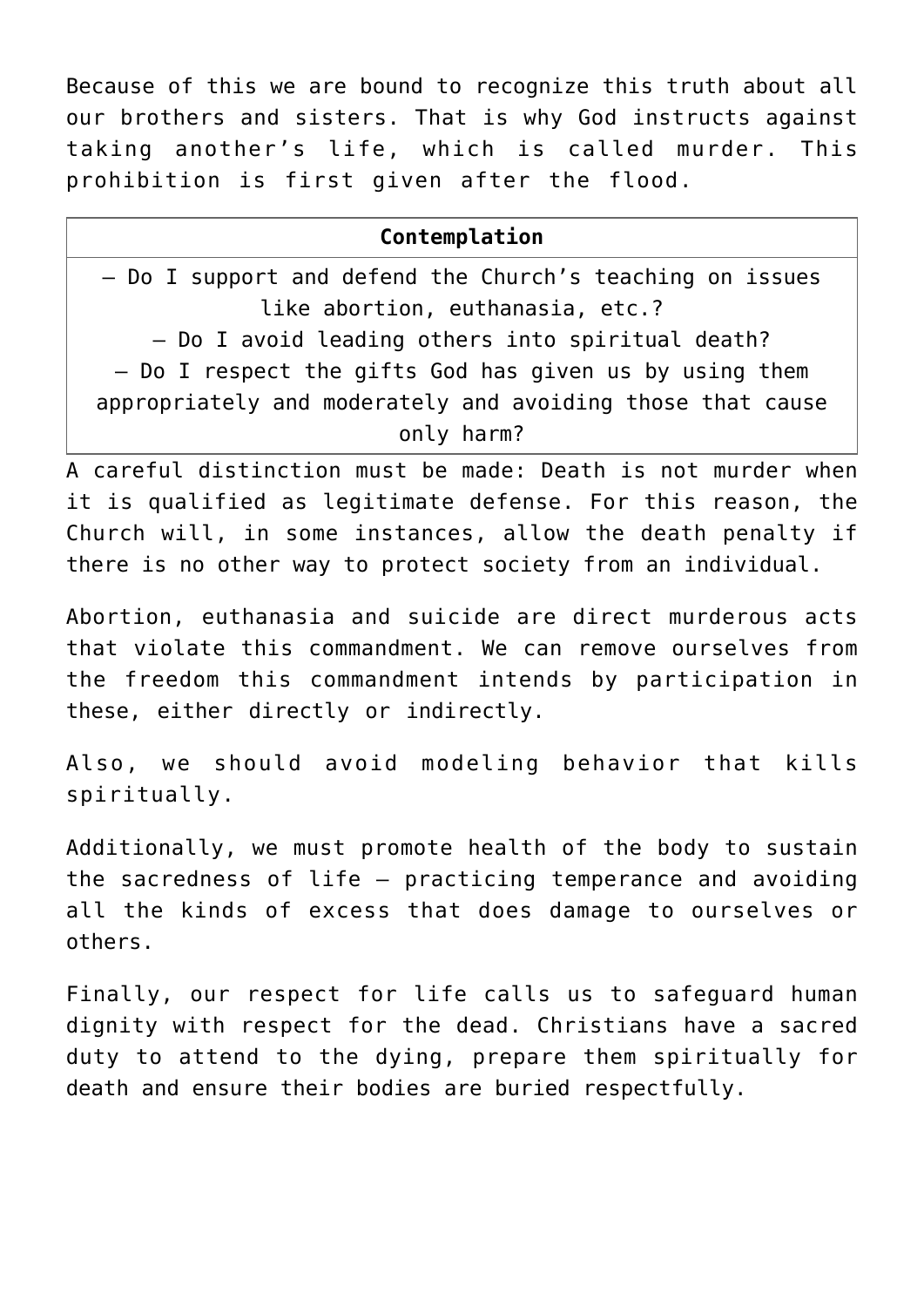#### **6. You shall not commit adultery**

Jesus gives new and definitive meaning to this commandment when he says, during the Sermon on the Mount: "You have heard that it was said, 'You shall not commit adultery.' But I say to you, everyone who looks at a woman with lust has already committed adultery with her in his heart" (Mt 5:27-28).

Jesus teaches that human sexuality is misused even in thought alone, hence why the Church has understood this commandment as encompassing more than just physical adultery.

#### **Contemplation** – Do I see my sexuality as a means to fulfilling my vocation to love, making it life-giving and unselfish? – Is my sexuality misused only as a means for pleasure? – Do I speak the truth about gender as found in nature and divine revelation?

Because Jesus came to restore all of creation to the wholeness of its origins, this commandment properly includes all human sexual behavior.

Many mistakenly view the Church's moral law as something that restricts us from freedom and self-expression. But our sexuality is a gift from God, and all gifts have an expectation inherently attached to them. The law leads us to the true freedom that comes when those gifts are used according to their purpose. For example, a boxer is free to move around the ring and is most successful, perhaps, when he knows not only the expectations but also the rules of boxing.

Everyone's proper use of sexuality begins with chastity, a virtue God strengthens by his grace. We are chaste when we use our sexuality appropriately and responsibly — according to the divine gift-giver's intention — and live according to the truth of our God-given sexuality.

We all are called to practice chastity as the means to achieve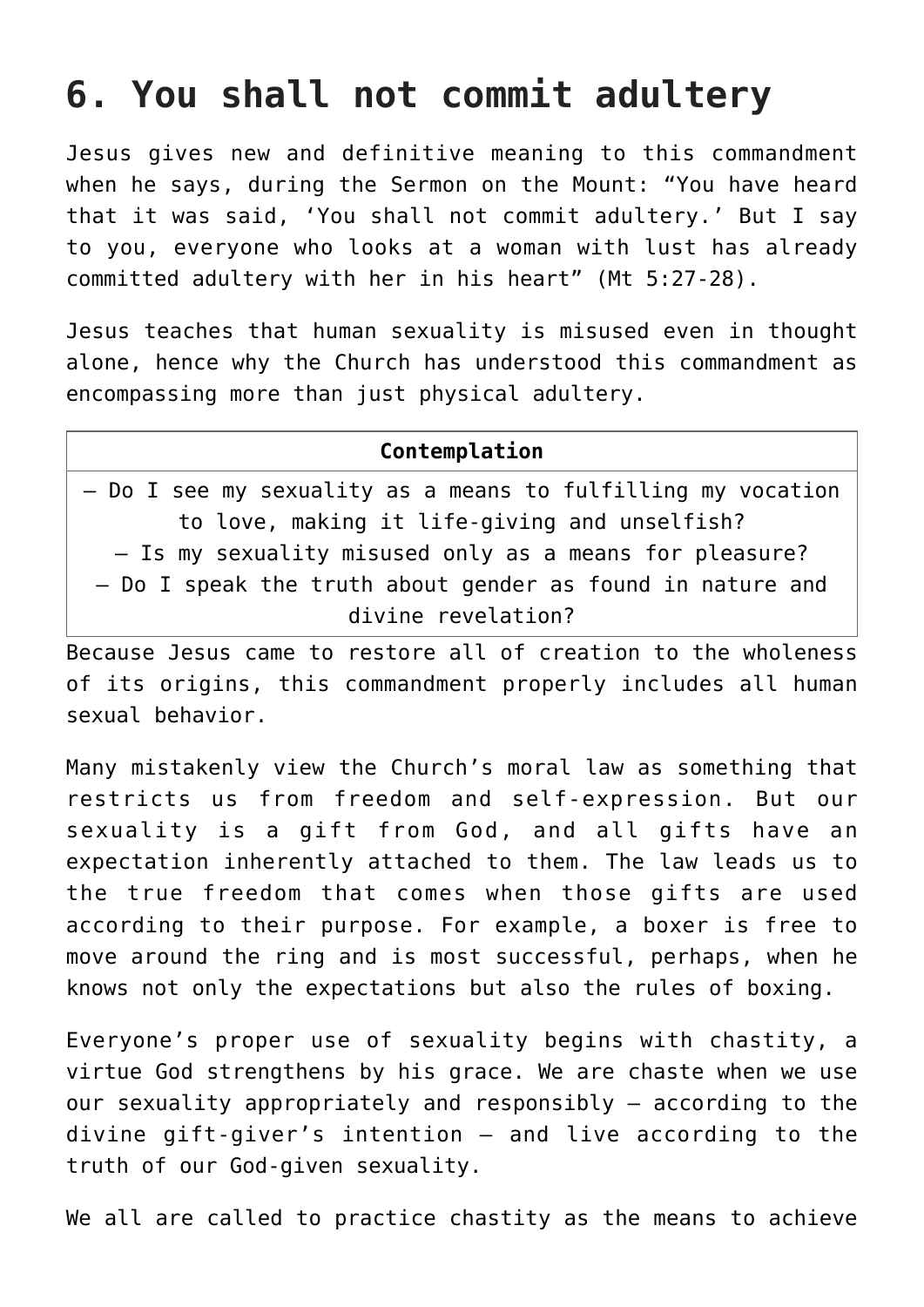every person's "fundamental and innate vocation" to love (CCC, No. 2392).

From the beginning, God intended the sexual act to exist in the context of a one-flesh, permanent union of a male and female, and that the sexual act is procreative — therefore, open to life.

When we separate sexuality from marriage and procreation, the sexual act deviates from its purpose and leads to selfishness and an enslavement of the senses.

This includes the use of contraception — any method used for intentional prevention of conception during the sexual act.

When marriage is separated from its permanency intended by God, it loses its purpose, and that same enslavement of the senses is experienced in one way or another.

This includes adultery itself, polygamy, incest, so-called "common-law marriage" (free unions) and cohabitation (trial marriages).

"These two meanings or values of marriage cannot be separated without altering the couple's spiritual life and compromising the goods of marriage and the future of the family" (CCC, No. 2363).

Any sexual act outside of this context, then, is considered to be misusing the gift of sexuality, which this commandment asks us to protect in order to achieve our freedom.

Continence is expected of the unmarried or those in irregular marriage situations.

Lust, masturbation, fornication, homosexual acts, use of or participation in pornography, prostitution and rape are against the order that God intends for us to use our sexuality.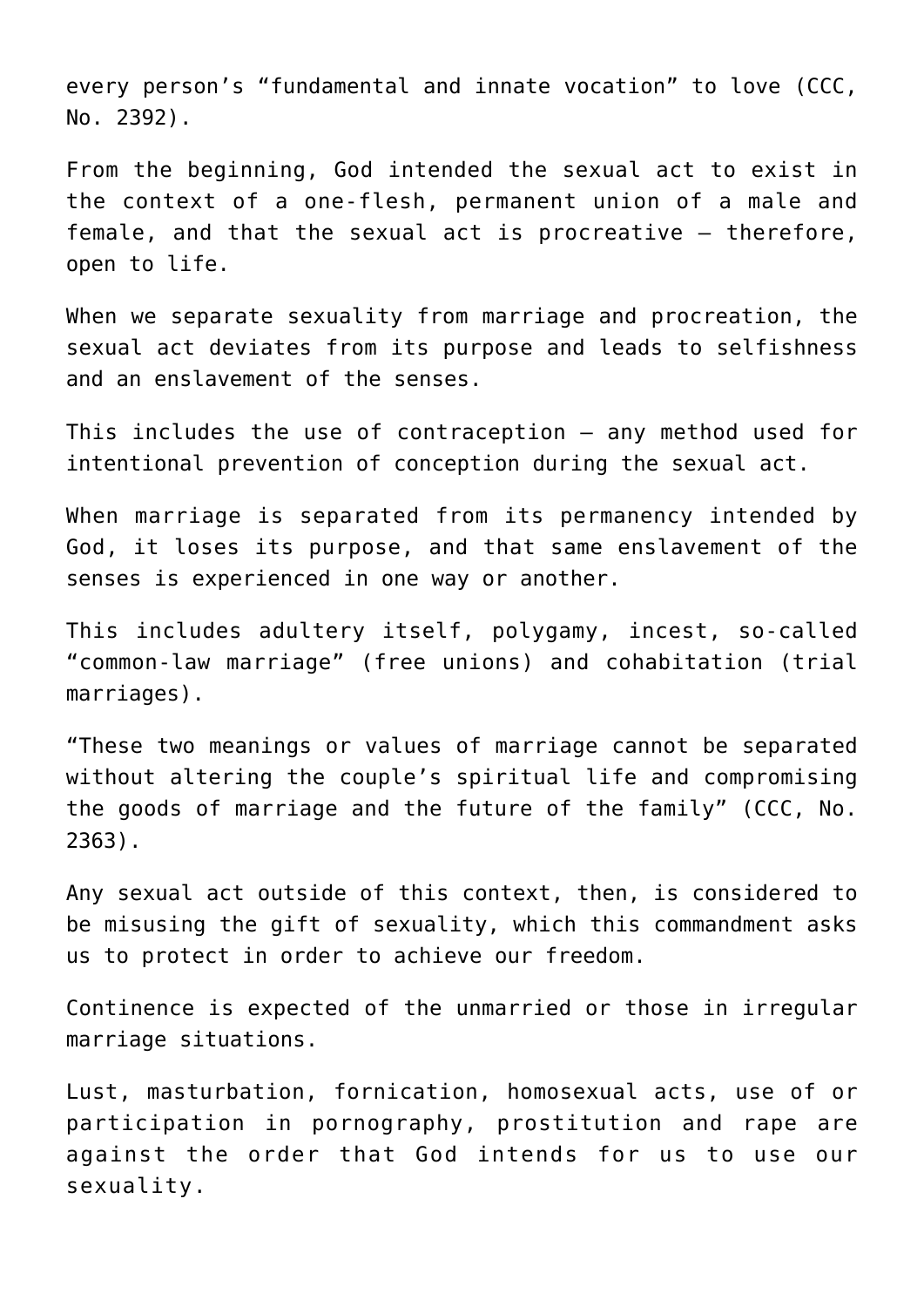## **7. You shall not steal**

This commandment "forbids unjustly taking or keeping the goods of one's neighbor and wronging him in any way with respect to his goods" (CCC, No. 2401).

From the beginning, God has entrusted humanity with care for the fruits of the earth — through good stewardship and labor.

| Contemplation                                                |
|--------------------------------------------------------------|
| - Do we look for ways to live justly and charitably?         |
| - Do we look to alleviate the effects of greed and           |
| selfishness in our lives and in others?                      |
| - Do we take concrete steps to preserve the gift of creation |
| as a matter of justice and charity?                          |

Selfishness can lead to greed and theft, the natural result of failing to see our role in creation and our brothers and sisters as equally made in God's image. Justice in charity is the antidote God presents in response to this effect sin has on humanity. These are the guiding principles that should flourish as a response to this commandment, enabling humanity to live in the freedom God intends for us.

Justice in charity should be manifested in all human endeavors as far as man's goods are involved. Theft is an obvious response to a lack of justice in charity. This affects any business dealings between people or polities — there must be an abiding cooperation in the human family as far as economic and legal issues are concerned.

For the most part, this affects how individuals contribute to the larger society by enacting appropriate laws and practices to see to the common good.

One of the more direct ways we can focus on living this commandment is to care for the wider creation, what Pope Francis refers to as "our common home" in Laudato Si' ("Praise Be to You"), his 2015 encyclical on the environment. Sin has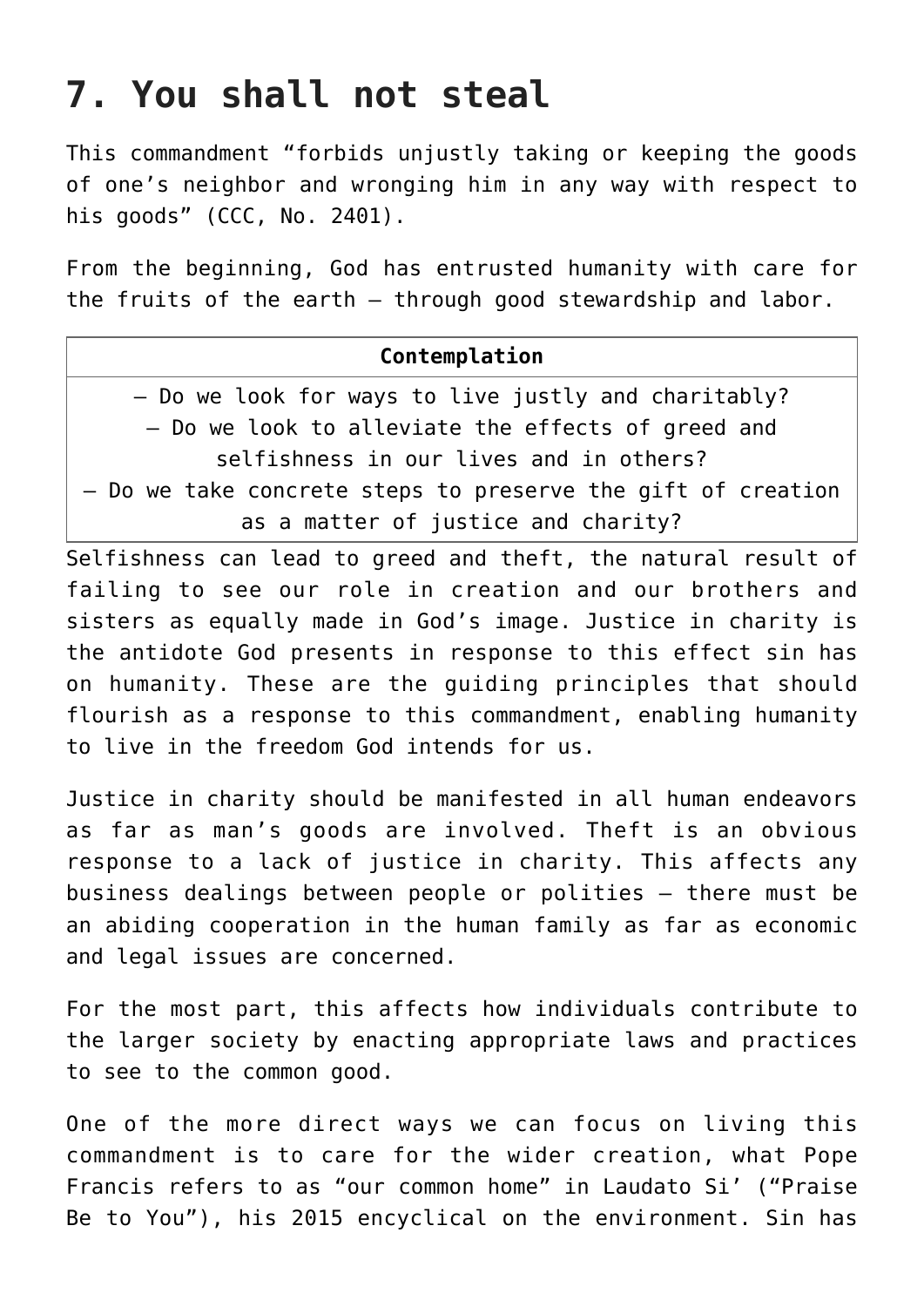distorted our vision of God's command in Genesis that humanity "have dominion" over the earth and "cultivate it and care for it" (1:28; 2:15). The result of this distortion is humanity's inclination to misuse the gift of creation in selfishness and greed.

God gives us a path to freedom from the strictures of selfishness and greed, enabling us to truly love others in justice. This is clearly seen in the corporal and spiritual works of mercy.

With these we give the Lord what he desires in the parable of the Last Judgment in Matthew 25:31-48. When criticized by her mother for tending to the poor's needs in her home, St. Rose of Lima offers the spiritual cure to selfishness and greed: "When we serve the poor and the sick, we serve Jesus. We must not fail to help our neighbors, because in them we serve Jesus."

### **8. You shall not bear false witness against your neighbor**

The recent epidemic of "fake news" sheds light upon a society that has a problem identifying truth yet still thirsts for it.

That makes sense. Because God is the source of all truth — and source of all that is — humanity is inclined to desire truth. In fact, because God is truth, we, who are made in his image and likeness, are called to dwell in his truth.

But with sin comes the distortion of truth. When truth moves from the arena of objectivity, we sinfully attempt to transplant truth in the garden of subjectivity. But truth cannot function there; it is suffocated.

| Contemplation |  |
|---------------|--|
|---------------|--|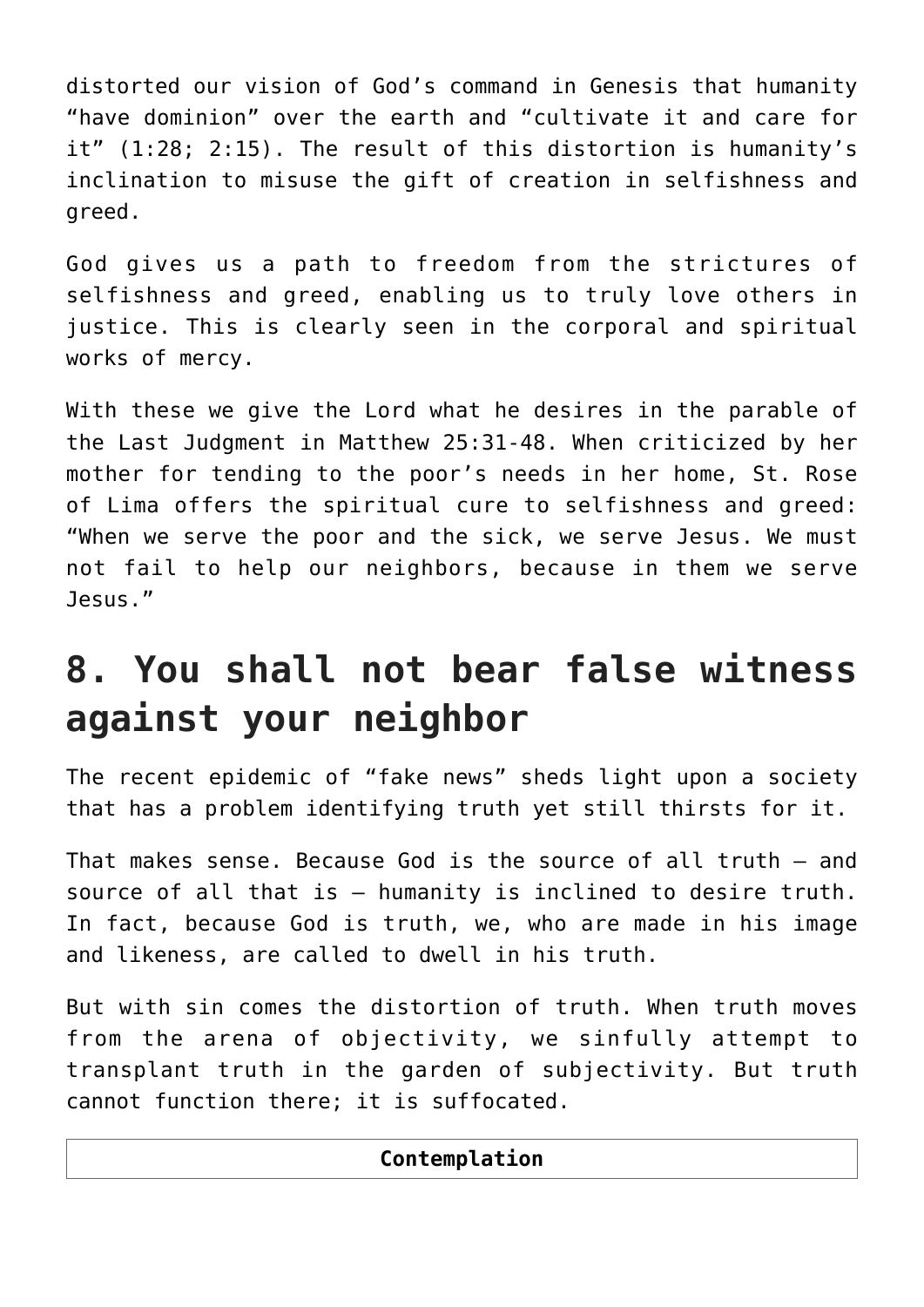| - Am I ready and willing to defend the truth no matter the  |
|-------------------------------------------------------------|
| cost?                                                       |
| - Do I see and do all I can to respect and honor others by  |
| speaking truthfully about them?                             |
| - If I've committed offenses to the truth, have I sought to |
| repair them?                                                |

When we fail to speak according to the truth — according to God's divine logic — then we set ourselves up to be controlled by subjectivity or relativism. Or, as Pope Benedict XVI paraphrased St. Paul in the prophetic homily before the 2005 conclave that elected him: "Relativism, that is, letting oneself be 'tossed here and there, carried about by every wind of doctrine,' seems the only attitude that can cope with modern times. We are building a dictatorship of relativism that does not recognize anything as definitive and whose ultimate goal consists solely of one's own ego and desires."

Humanity is called to speak the truth, whether it is convenient or inconvenient. Only God can define reality.

We attempt to redefine reality with lies, perjury, deception, boasting, flattery, adulation and complacency. We can also damage truth by damaging others' reputations — presenting or understanding them in falsehood with rash judgment, detraction or calumny. When we do this, we have the duty to set things right and make every attempt to repair what damage we've done due to our failure to speak according to the truth.

In our time, with the rise of social media, we must be careful that we are doing our part to speak according to the truth. As the Catechism says, "Society has a right to information based on truth, freedom, and justice. One should practice moderation and discipline in the use of the social communications media" (No. 2512).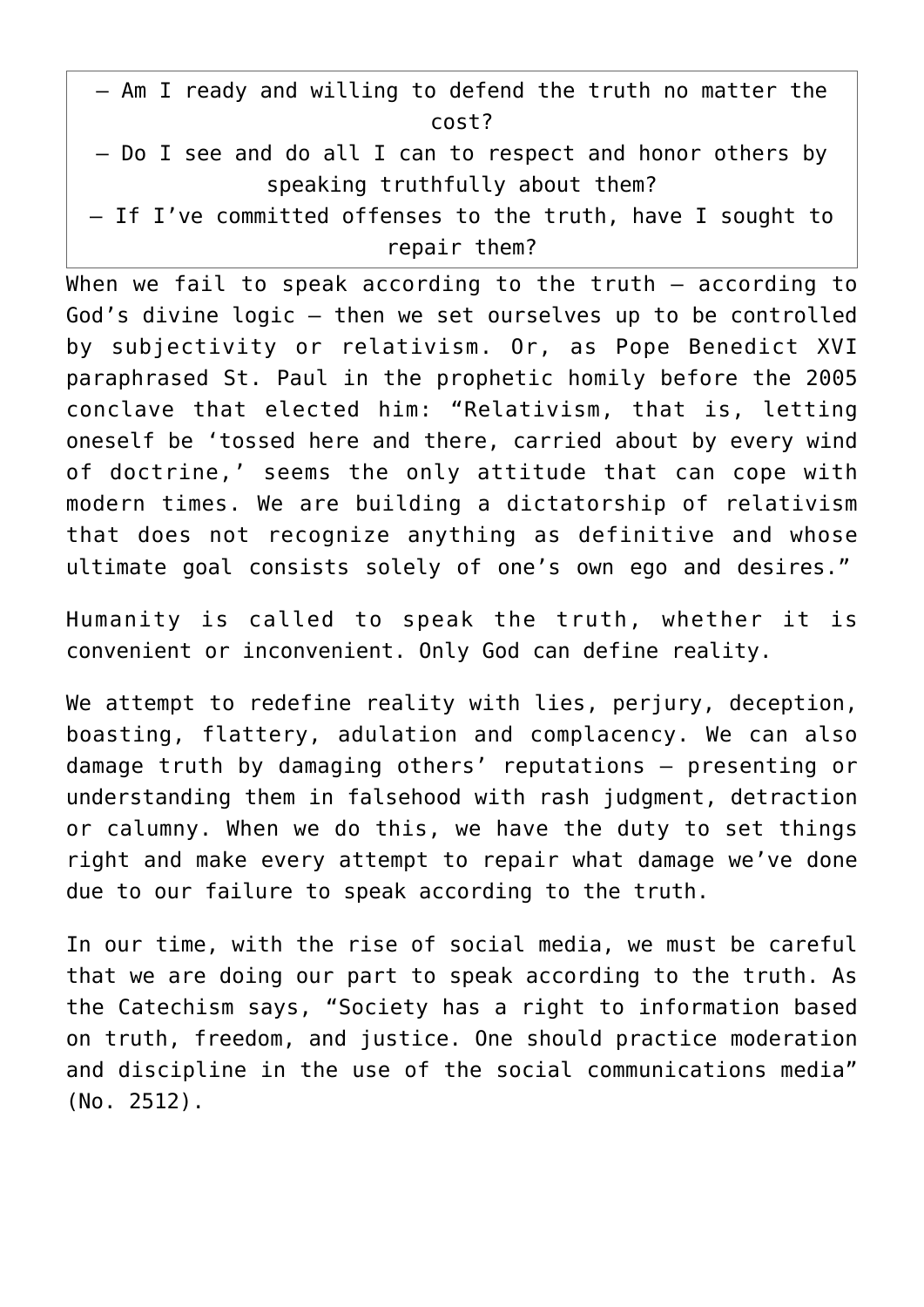## **9. You shall not covet your neighbor's wife**

#### **10. You shall not covet your neighbor's goods**

These commandments give us an indication that covetousness somehow limits our freedom — that disordered desires enslave us in one way or another. For the sake of true freedom, the Ninth Commandment directs us to avoid desires of the flesh. The 10th Commandment steers us away from the allure of desiring another's property.

Living according to God's plan for our sexuality allows us to live chaste lives, which "lets us love with upright and undivided heart" (CCC, No. 2520). This is the purity of heart that Jesus spoke of in the Beatitudes that leads to the vision of God.

| Contemplation                                                                               |
|---------------------------------------------------------------------------------------------|
| $-$ Do I buy things to make me happy?                                                       |
| - Am I careful about the values in the entertainment I                                      |
| consume?                                                                                    |
| - Am I modest in speech, thought and act?                                                   |
| Purity comes with the help of God's grace as we keep working                                |
| to do good and avoid evil. We must do our part to keep our                                  |
| الممسوك المنامات والمسامس والمستمر المستنمي وسائره ومنادرا المستمر المستمر ومستنس والمستمرة |

hearts pure and clean by keeping our hearts and minds aligned with God's law. We must work to avoid moral permissiveness, which "rests on an erroneous conception of human freedom; the necessary precondition for the development of true freedom is to let oneself be educated in the moral law" (CCC, No. 2526).

We must work to keep our hearts and minds pure also by sensitivity to those around us. It is important to assist others in their pursuit of what's right by practicing modesty,